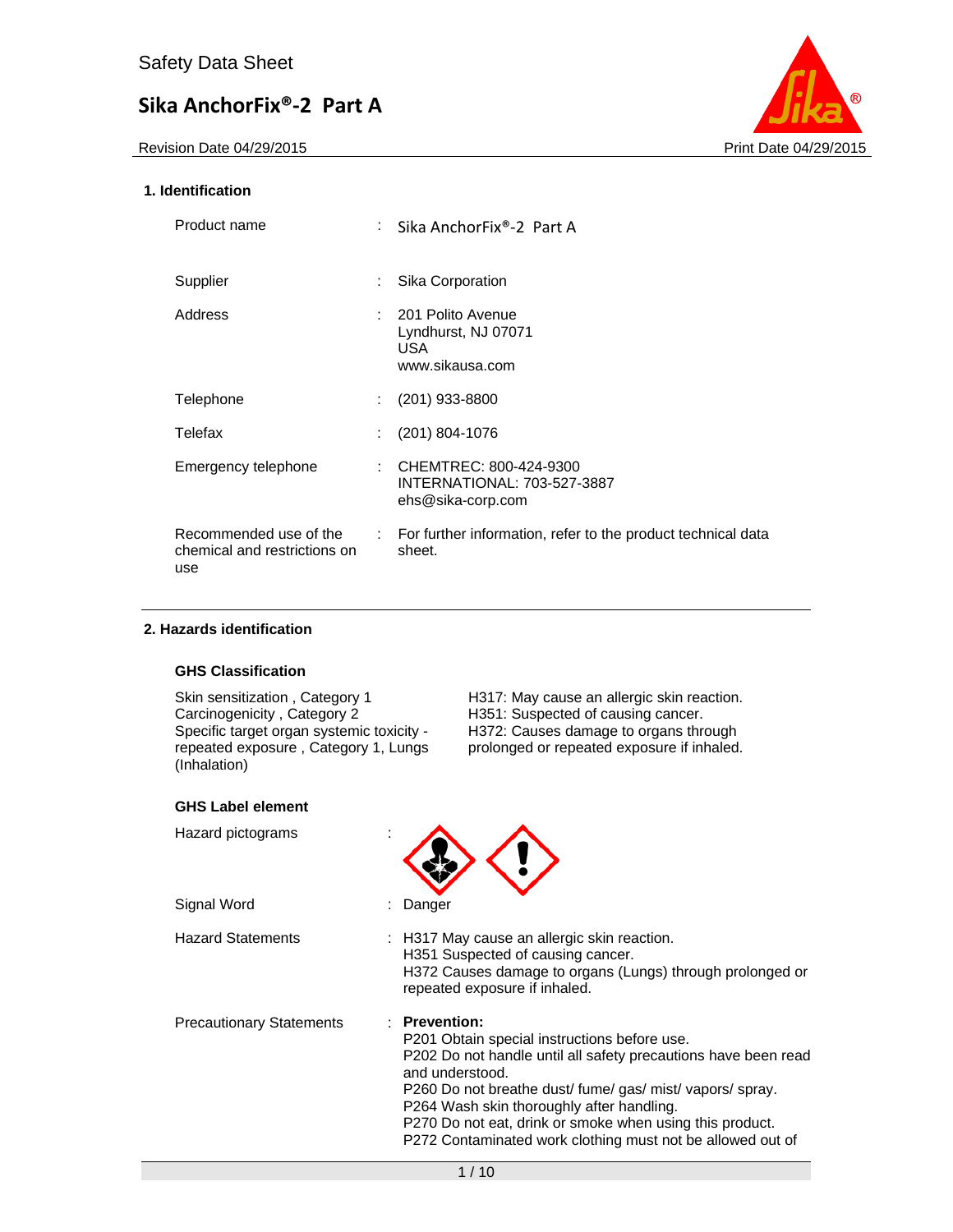Revision Date 04/29/2015 **Print Date 04/29/2015** Print Date 04/29/2015



the workplace. P280 Wear protective gloves. P281 Use personal protective equipment as required. **Response:**  P302 + P352 IF ON SKIN: Wash with plenty of soap and water. P308 + P313 IF exposed or concerned: Get medical advice/ attention. P333 + P313 If skin irritation or rash occurs: Get medical advice/ attention. P363 Wash contaminated clothing before reuse. **Storage:**  P405 Store locked up. **Disposal:**  P501 Dispose of contents/ container to an approved waste disposal plant.

See Section 11 for more detailed information on health effects and symptoms. There are no hazards not otherwise classified that have been identified during the classification process.

There are no ingredients with unknown acute toxicity used in a mixture at a concentration >= 1%.

### **3. Composition/information on ingredients**

### **Hazardous ingredients**

| l Chemical Name                          | CAS-No.    | Concentration (%)      |
|------------------------------------------|------------|------------------------|
| l Quartz (SiO2)                          | 14808-60-7 | l >= 50 - <= 100 %     |
| 2,2'-ethylenedioxydiethyl dimethacrylate | 109-16-0   | $\vert$ >= 20 - < 25 % |
| Quartz (SiO2) <5um                       | 14808-60-7 | $\vert$ >= 20 - < 25 % |
| titanium dioxide                         | 13463-67-7 | $< 1\%$                |

There are no additional ingredients present which, within the current knowledge of the supplier and in the concentrations applicable, are classified as hazardous to health or the environment and hence require reporting in this section.

### **4. First aid measures**

| If inhaled              | $\therefore$ Move to fresh air.<br>Consult a physician after significant exposure.                                                                                                                                        |
|-------------------------|---------------------------------------------------------------------------------------------------------------------------------------------------------------------------------------------------------------------------|
| In case of skin contact | : Take off contaminated clothing and shoes immediately.<br>Wash off with soap and plenty of water.<br>If symptoms persist, call a physician.                                                                              |
| In case of eye contact  | : Remove contact lenses.<br>Keep eye wide open while rinsing.<br>If eye irritation persists, consult a specialist.                                                                                                        |
| If swallowed            | : Clean mouth with water and drink afterwards plenty of water.<br>Induce vomiting immediately and call a physician.<br>Do not give milk or alcoholic beverages.<br>Never give anything by mouth to an unconscious person. |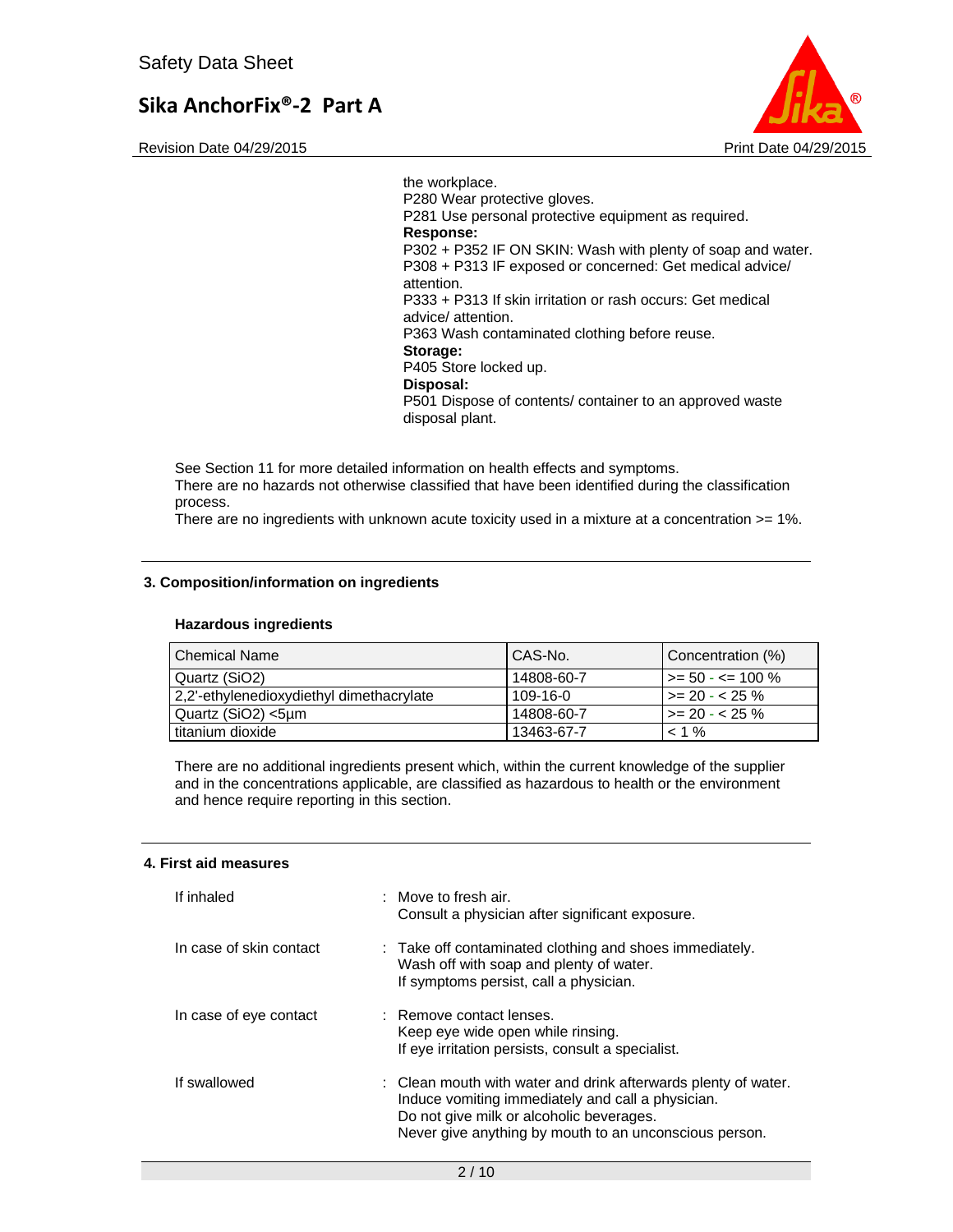

| Most important symptoms<br>and effects, both acute and<br>delayed                                      |    | : sensitizing effects                                                                                                                                                                                                                         |  |
|--------------------------------------------------------------------------------------------------------|----|-----------------------------------------------------------------------------------------------------------------------------------------------------------------------------------------------------------------------------------------------|--|
|                                                                                                        |    | Allergic reactions<br>See Section 11 for more detailed information on health effects<br>and symptoms.                                                                                                                                         |  |
|                                                                                                        |    | May cause an allergic skin reaction.<br>Suspected of causing cancer.<br>Causes damage to organs through prolonged or repeated<br>exposure if inhaled.                                                                                         |  |
| Protection of first-aiders                                                                             |    | : Move out of dangerous area.<br>Consult a physician.<br>Show this material safety data sheet to the doctor in<br>attendance.                                                                                                                 |  |
| Notes to physician                                                                                     |    | : Treat symptomatically.                                                                                                                                                                                                                      |  |
| 5. Fire-fighting measures                                                                              |    |                                                                                                                                                                                                                                               |  |
| Suitable extinguishing media                                                                           | ÷. | Use extinguishing measures that are appropriate to local<br>circumstances and the surrounding environment.                                                                                                                                    |  |
| Specific extinguishing<br>methods                                                                      |    | : Collect contaminated fire extinguishing water separately. This<br>must not be discharged into drains.<br>Fire residues and contaminated fire extinguishing water must<br>be disposed of in accordance with local regulations.               |  |
| Special protective equipment<br>for fire-fighters                                                      |    | : In the event of fire, wear self-contained breathing apparatus.                                                                                                                                                                              |  |
| 6. Accidental release measures                                                                         |    |                                                                                                                                                                                                                                               |  |
| Personal precautions,<br>protective equipment and<br>emergency procedures<br>Environmental precautions |    | : Use personal protective equipment.<br>Deny access to unprotected persons.                                                                                                                                                                   |  |
|                                                                                                        |    | Do not flush into surface water or sanitary sewer system.<br>If the product contaminates rivers and lakes or drains inform<br>respective authorities.<br>Local authorities should be advised if significant spillages<br>cannot be contained. |  |
| Methods and materials for<br>containment and cleaning up                                               |    | Soak up with inert absorbent material (e.g. sand, silica gel,<br>acid binder, universal binder, sawdust).<br>Keep in suitable, closed containers for disposal.                                                                                |  |

### **7. Handling and storage**

| Advice on safe handling | : Avoid exceeding the given occupational exposure limits (see |
|-------------------------|---------------------------------------------------------------|
|                         | section 8).                                                   |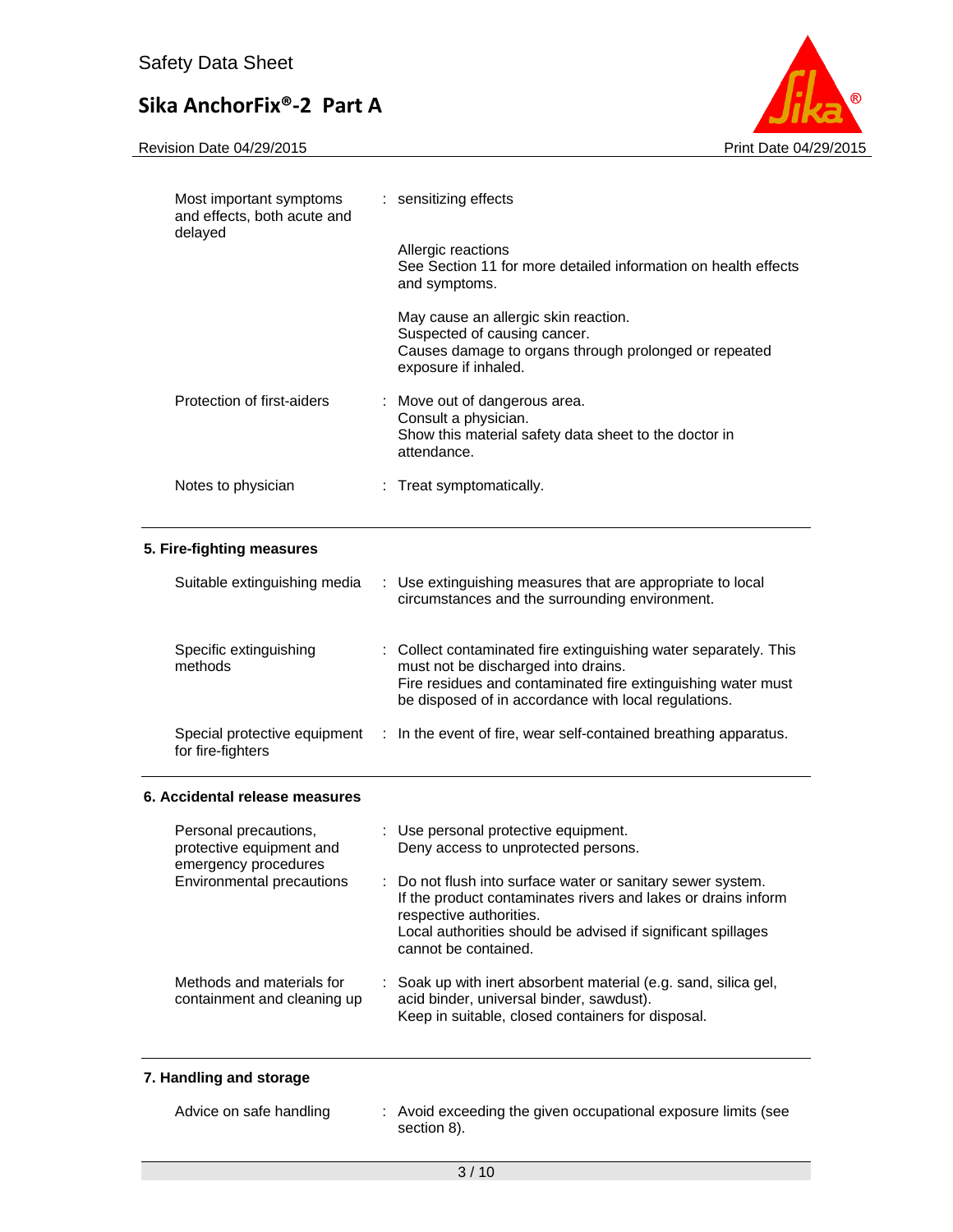

|                             | Do not get in eyes, on skin, or on clothing.<br>For personal protection see section 8.<br>Persons with a history of skin sensitization problems or<br>asthma, allergies, chronic or recurrent respiratory disease<br>should not be employed in any process in which this mixture is<br>being used.<br>Smoking, eating and drinking should be prohibited in the<br>application area.<br>Follow standard hygiene measures when handling chemical<br>products. |
|-----------------------------|-------------------------------------------------------------------------------------------------------------------------------------------------------------------------------------------------------------------------------------------------------------------------------------------------------------------------------------------------------------------------------------------------------------------------------------------------------------|
| Conditions for safe storage | : Store in original container.<br>Keep container tightly closed in a dry and well-ventilated<br>place.<br>Containers which are opened must be carefully resealed and<br>kept upright to prevent leakage.<br>Observe label precautions.<br>Store in accordance with local regulations.                                                                                                                                                                       |
| Materials to avoid          | $:$ No data available                                                                                                                                                                                                                                                                                                                                                                                                                                       |

### **8. Exposure controls/personal protection**

| Component     | CAS-No.    | Basis **       | Value      | <b>Exposure limit(s)*/</b><br>Form of exposure |
|---------------|------------|----------------|------------|------------------------------------------------|
| Quartz (SiO2) | 14808-60-7 | <b>ACGIH</b>   | <b>TWA</b> | $0.025$ mg/m3<br>Respirable fraction           |
|               |            | OSHA Z-3       | <b>TWA</b> | 30 mg/m3 /<br>$%SiO2+2$<br>total dust          |
|               |            | OSHA Z-3       | <b>TWA</b> | 10 mg/m3 /<br>$%SiO2+2$<br>respirable          |
|               |            | OSHA Z-3       | <b>TWA</b> | 250 mppcf /<br>%SiO2+5<br>respirable           |
|               |            | <b>OSHA PO</b> | <b>TWA</b> | $0.1 \text{ mg/m}$<br>Respirable fraction      |
|               |            | OSHA P0        | <b>TWA</b> | $0.1$ mg/m $3$<br>respirable dust<br>fraction  |
|               |            | <b>ACGIH</b>   | <b>TWA</b> | 0.025 mg/m3<br>Respirable fraction             |
|               |            | <b>ACGIH</b>   | <b>TWA</b> | 0.025 mg/m3<br>Respirable fraction             |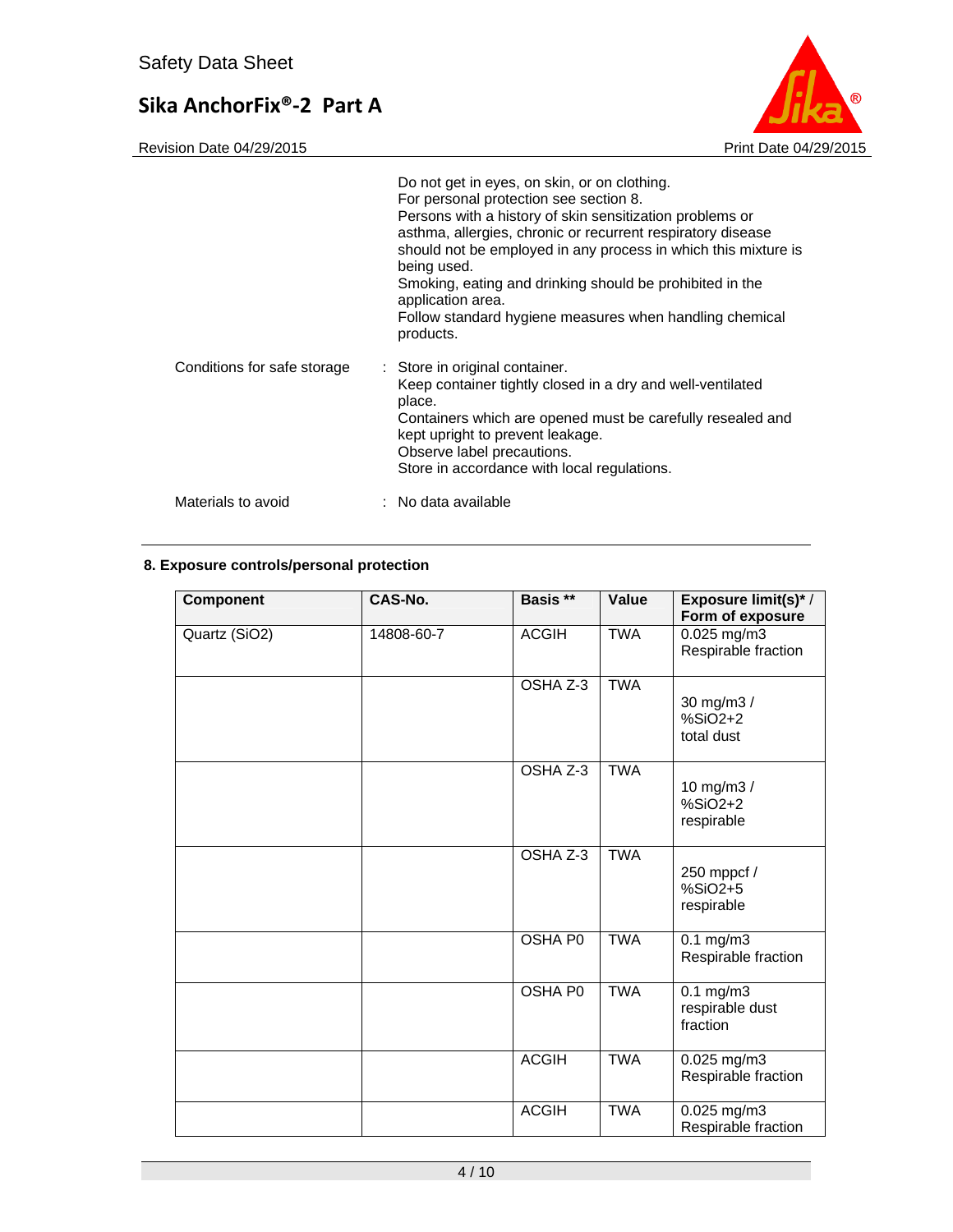Revision Date 04/29/2015 **Print Date 04/29/2015** 



| Quartz (SiO2) <5µm |            | <b>ACGIH</b>   | <b>TWA</b> | $0.025$ mg/m3<br>Respirable fraction          |
|--------------------|------------|----------------|------------|-----------------------------------------------|
|                    |            | OSHA Z-3       | <b>TWA</b> | 30 mg/m3 /<br>$%SiO2+2$<br>total dust         |
|                    |            | OSHA Z-3       | <b>TWA</b> | 10 mg/m3 /<br>$%SiO2+2$<br>respirable         |
|                    |            | OSHA Z-3       | <b>TWA</b> | 250 mppcf /<br>$%SiO2+5$<br>respirable        |
|                    |            | <b>OSHA P0</b> | <b>TWA</b> | $0.1 \text{ mg/m}$<br>Respirable fraction     |
|                    |            | <b>OSHA P0</b> | <b>TWA</b> | $0.1$ mg/m $3$<br>respirable dust<br>fraction |
|                    |            | <b>ACGIH</b>   | <b>TWA</b> | $0.025$ mg/m3<br>Respirable fraction          |
|                    |            | <b>ACGIH</b>   | <b>TWA</b> | $0.025$ mg/m3<br>Respirable fraction          |
| titanium dioxide   | 13463-67-7 | <b>OSHA P0</b> | <b>TWA</b> | $10$ mg/m $3$<br>Total                        |
|                    |            | OSHA Z-1       | <b>TWA</b> | $15 \text{ mg/m}$<br>total dust               |
|                    |            | <b>OSHA P0</b> | <b>TWA</b> | $10$ mg/m $3$<br>Total dust                   |
|                    |            | <b>ACGIH</b>   | <b>TWA</b> | 10 mg/m3                                      |

\*The above mentioned values are in accordance with the legislation in effect at the date of the release of this safety data sheet.

\*\***Basis** 

ACGIH. Threshold Limit Values (TLV) OSHA P0. Table Z-1, Limit for Air Contaminat (1989 Vacated Values) OSHA P1. Permissible Exposure Limits (PEL), Table Z-1, Limit for Air Contaminant OSHA P2. Permissible Exposure Limits (PEL), Table Z-2 OSHA Z3. Table Z-3, Mineral Dust

**Engineering measures** : Use of adequate ventilation should be sufficient to control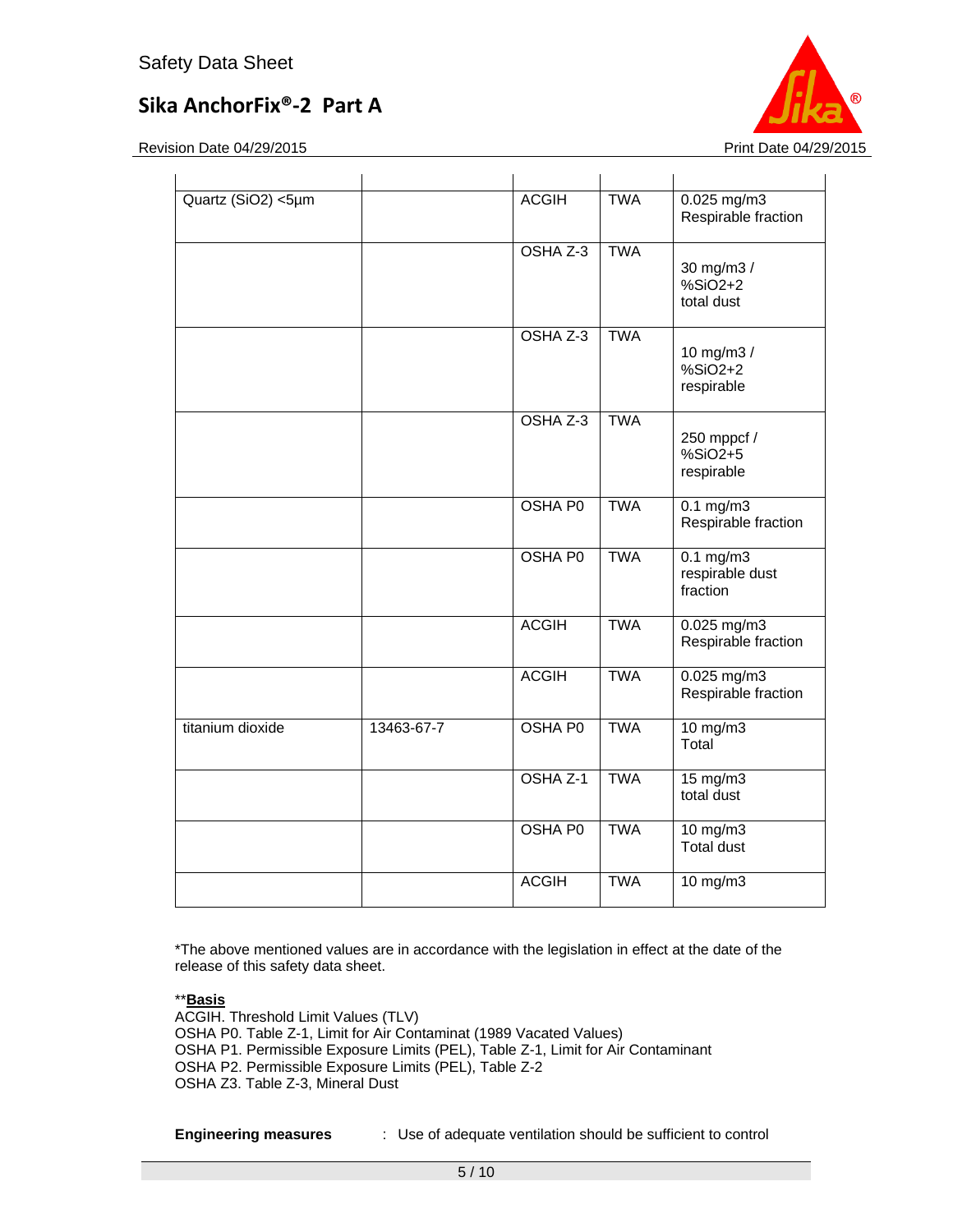

### **Personal protective equipment**

| Respiratory protection   | : Use a properly fitted NIOSH approved air-purifying or air-fed<br>respirator complying with an approved standard if a risk<br>assessment indicates this is necessary.                                                                                                             |  |
|--------------------------|------------------------------------------------------------------------------------------------------------------------------------------------------------------------------------------------------------------------------------------------------------------------------------|--|
|                          | The filter class for the respirator must be suitable for the<br>maximum expected contaminant concentration<br>(gas/vapor/aerosol/particulates) that may arise when handling<br>the product. If this concentration is exceeded, self-contained<br>breathing apparatus must be used. |  |
| Hand protection          |                                                                                                                                                                                                                                                                                    |  |
| Remarks                  | : Chemical-resistant, impervious gloves complying with an<br>approved standard should be worn at all times when handling<br>chemical products if a risk assessment indicates this is<br>necessary.                                                                                 |  |
| Eye protection           | : Safety eyewear complying with an approved standard should<br>be used when a risk assessment indicates this is necessary.                                                                                                                                                         |  |
| Skin and body protection | : Choose body protection in relation to its type, to the<br>concentration and amount of dangerous substances, and to<br>the specific work-place.                                                                                                                                   |  |
| Hygiene measures         | : Avoid contact with skin, eyes and clothing.<br>Wash hands before breaks and immediately after handling the<br>product.<br>Remove contaminated clothing and protective equipment<br>before entering eating areas.<br>Wash thoroughly after handling.                              |  |

### **9. Physical and chemical properties**

| Appearance                                       |    | viscous liquid           |
|--------------------------------------------------|----|--------------------------|
| Color                                            |    | gray                     |
| Odor                                             |    | characteristic           |
| Odor Threshold                                   |    | No data available        |
| Flash point                                      |    | $>$ 302 °F ( $>$ 150 °C) |
| Ignition temperature                             | ÷. | Not applicable           |
| Decomposition temperature : No data available    |    |                          |
| Lower explosion limit (Vol%) : No data available |    |                          |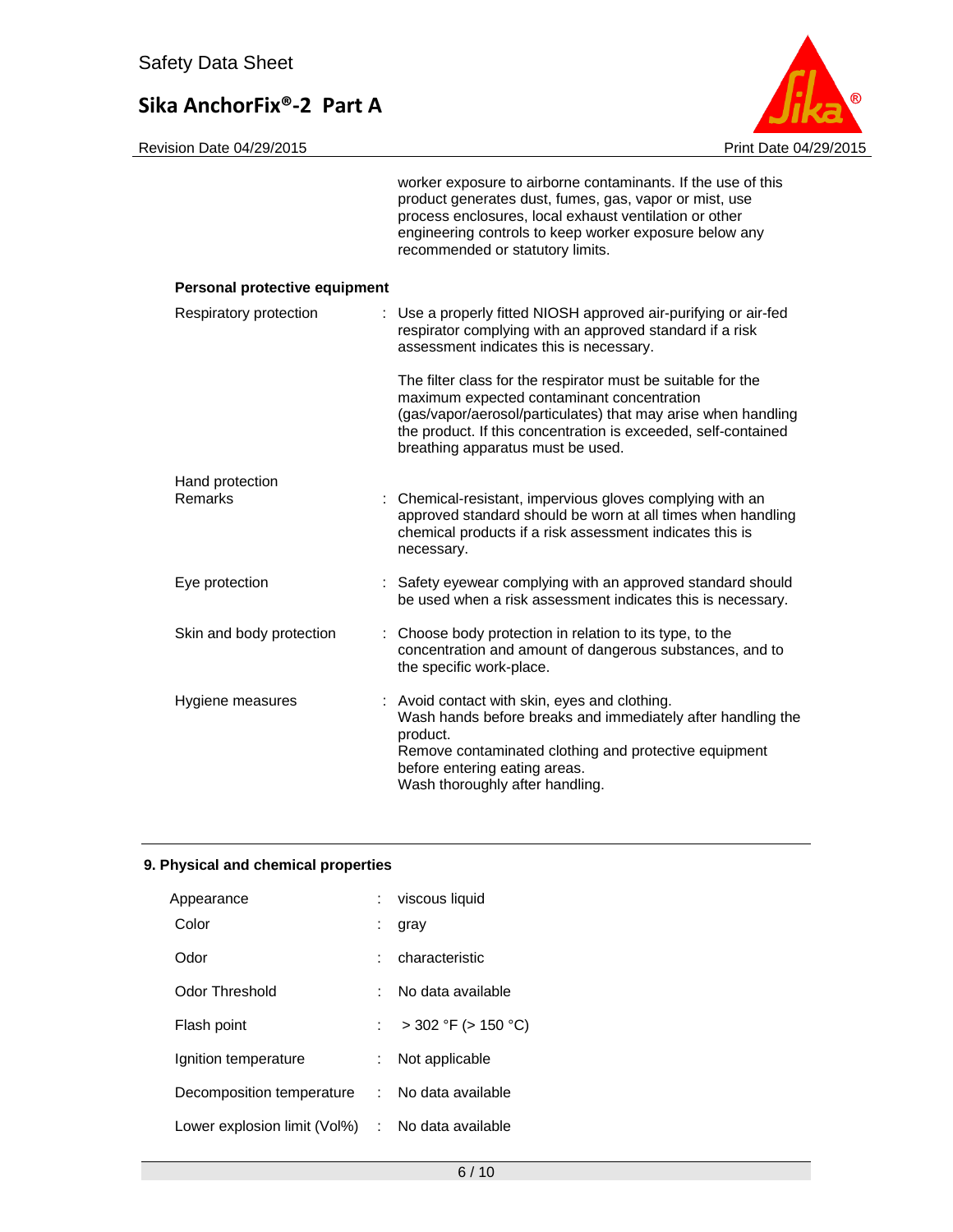

| Upper explosion limit (Vol%)                | t.                   | No data available                   |
|---------------------------------------------|----------------------|-------------------------------------|
| Flammability (solid, gas)                   |                      | No data available                   |
| Oxidizing properties                        |                      | No data available                   |
| Autoignition temperature                    | ÷                    | No data available                   |
| рH                                          | ÷                    | No data available                   |
| Melting point/range /<br>Freezing point     | ÷                    | No data available                   |
| Boiling point/boiling range                 | ÷.                   | No data available                   |
| Vapor pressure                              | $\ddot{\phantom{a}}$ | No data available                   |
| Density                                     | :                    | ca.1.65 g/cm3                       |
| Water solubility                            | ÷                    | Note: insoluble                     |
| Partition coefficient: n-<br>octanol/water  | ÷                    | No data available                   |
| Viscosity, dynamic                          | $\ddot{\phantom{a}}$ | No data available                   |
| Viscosity, kinematic                        | ÷                    | $> 20.5$ mm2/s<br>at 104 °F (40 °C) |
| Relative vapor density                      | ÷                    | No data available                   |
| Evaporation rate                            | ÷                    | No data available                   |
| Burning rate                                | ÷                    | No data available                   |
| Volatile organic compounds<br>(VOC) content | ÷                    | 43 g/l A +B Combined                |

### **10. Stability and reactivity**

| Reactivity                            | : No dangerous reaction known under conditions of normal use. |
|---------------------------------------|---------------------------------------------------------------|
| Chemical stability                    | : The product is chemically stable.                           |
| Possibility of hazardous<br>reactions | : Stable under recommended storage conditions.                |
| Conditions to avoid                   | : No data available                                           |
| Incompatible materials                | : No data available                                           |

### **11. Toxicological information**

Not classified based on available information.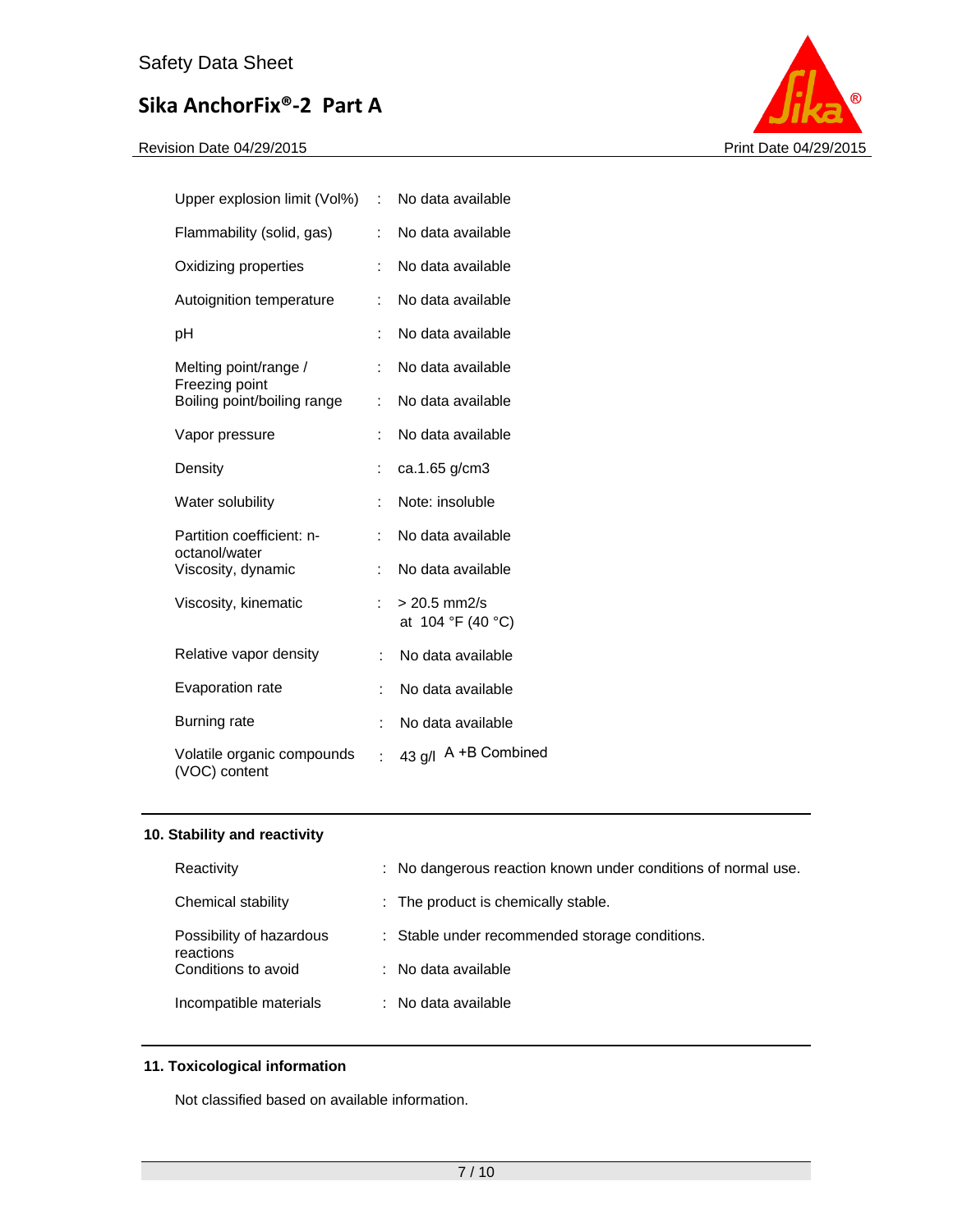**Skin corrosion/irritation** 

Not classified based on available information.



Revision Date 04/29/2015 **Print Date 04/29/2015** Print Date 04/29/2015

| Serious eye damage/eye irritation                        |                                                                           |                          |  |  |
|----------------------------------------------------------|---------------------------------------------------------------------------|--------------------------|--|--|
| Not classified based on available information.           |                                                                           |                          |  |  |
| Respiratory or skin sensitization                        |                                                                           |                          |  |  |
| Skin sensitization: May cause an allergic skin reaction. | Respiratory sensitization: Not classified based on available information. |                          |  |  |
| Germ cell mutagenicity                                   |                                                                           |                          |  |  |
| Not classified based on available information.           |                                                                           |                          |  |  |
| Carcinogenicity                                          |                                                                           |                          |  |  |
| Suspected of causing cancer.<br><b>IARC</b>              | Group 2B: Possibly carcinogenic to humans                                 |                          |  |  |
|                                                          | titanium dioxide<br>Group 1: Carcinogenic to humans                       | 13463-67-7               |  |  |
| NTP                                                      | Quartz (SiO2)<br>Quartz (SiO2) <5µm<br>Known to be human carcinogen       | 14808-60-7<br>14808-60-7 |  |  |
|                                                          | Quartz (SiO2)<br>Quartz (SiO2) <5µm                                       | 14808-60-7<br>14808-60-7 |  |  |

### **Reproductive toxicity**

Not classified based on available information.

#### **STOT-single exposure**

Not classified based on available information.

### **STOT-repeated exposure**

Causes damage to organs (Lungs) through prolonged or repeated exposure if inhaled. Once sensitized, a severe allergic reaction may occur when subsequently exposed to very low levels.

#### **Aspiration toxicity**

Not classified based on available information.

### **12. Ecological information**

| Other information | Do not empty into drains; dispose of this material and its<br>container in a safe way.                 |
|-------------------|--------------------------------------------------------------------------------------------------------|
|                   | Avoid dispersal of spilled material and runoff and contact<br>with soil, waterways, drains and sewers. |

#### **13. Disposal considerations**

#### **Disposal methods**

Waste from residues : Disposal of this product, solutions and any by-products should at all times comply with the requirements of environmental protection and waste disposal legislation and any regional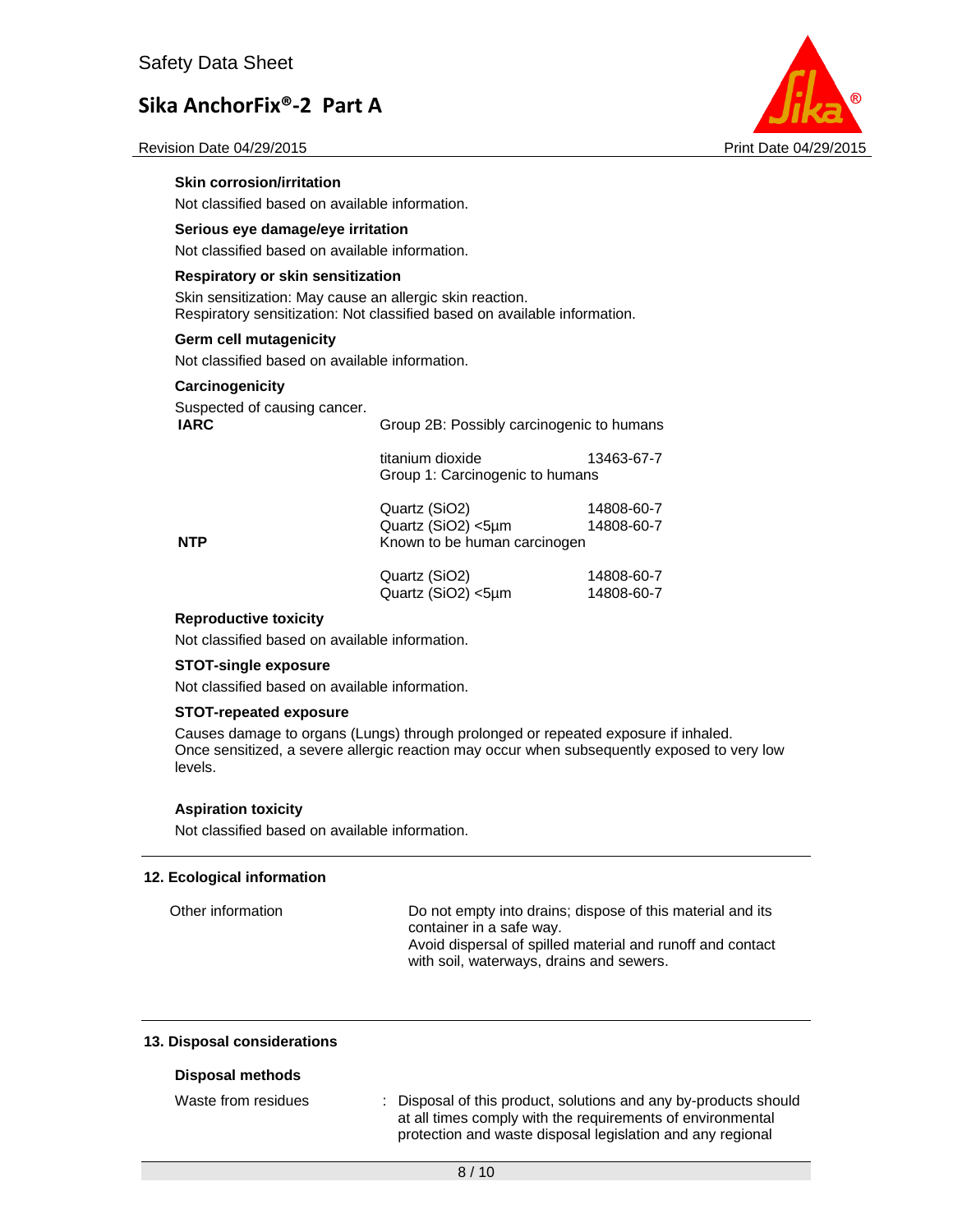Revision Date 04/29/2015 **Print Date 04/29/2015** Print Date 04/29/2015



| local authority requirements. |  |
|-------------------------------|--|
|                               |  |

| Contaminated packaging | Empty containers should be taken to an approved waste |
|------------------------|-------------------------------------------------------|
|                        | handling site for recycling or disposal.              |

### **14. Transport information**

**DOT**  Not dangerous goods **IATA**  Not dangerous goods **IMDG**  Not dangerous goods

**Special precautions for user** No data available

**Transport in bulk according to Annex II of MARPOL 73/78 and the IBC Code**  Not applicable

#### **15. Regulatory information**

**TSCA list** : All chemical substances in this product are either listed on the TSCA Inventory or are in compliance with a TSCA Inventory exemption.

#### **EPCRA - Emergency Planning and Community Right-to-Know**

#### **CERCLA Reportable Quantity**

This material does not contain any components with a CERCLA RQ.

#### **SARA304 Reportable Quantity**

This material does not contain any components with a section 304 EHS RQ.

| SARA 311/312 Hazards | : Chronic Health Hazard<br>Acute Health Hazard                                                                                                                                            |
|----------------------|-------------------------------------------------------------------------------------------------------------------------------------------------------------------------------------------|
| <b>SARA 302</b>      | : No chemicals in this material are subject to the reporting<br>requirements of SARA Title III, Section 302.                                                                              |
| <b>SARA 313</b>      | : This material does not contain any chemical components with<br>known CAS numbers that exceed the threshold (De Minimis)<br>reporting levels established by SARA Title III, Section 313. |
| <b>Clean Air Act</b> |                                                                                                                                                                                           |